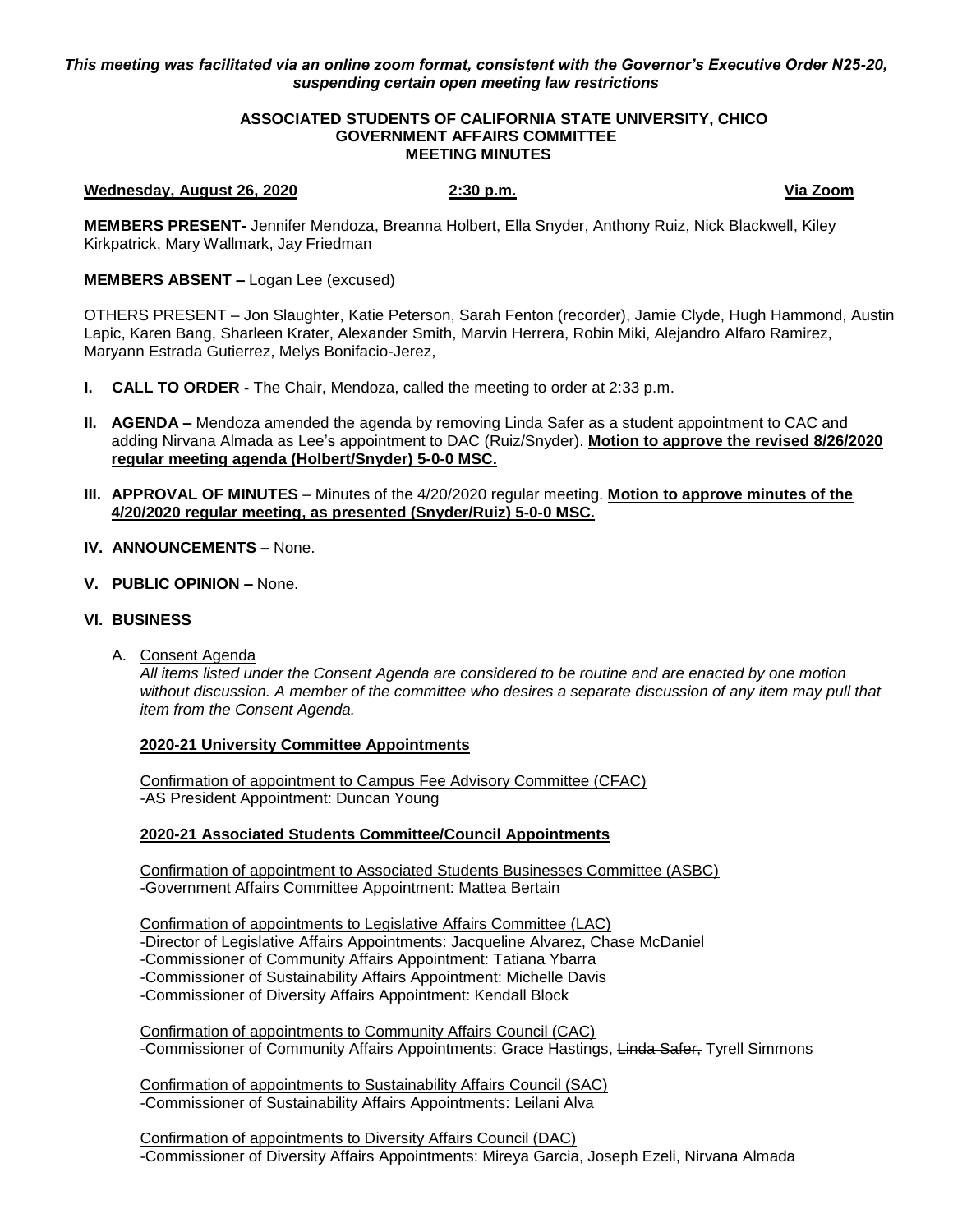-Commissioner of Sustainability Affairs Appointment: Stephanie Cruz Ortiz -Commissioner of Community Affairs Appointment: Aiyana Diya Singh

Approval of the Consent Agenda. **Motion to approve the Consent Agenda, as presented (Ruiz/Holbert) 5- 0-0 MSC.** 

- B. Action Item: Approval of Resolution for Establishing Time and Location for Government Affairs Committee Meetings for the academic year 2020-21. **Motion to approve Resolution for Establishing Time and Location for Government Affairs Committee Meetings for the academic year 2020-21, as presented (Ruiz/Kirkpatrick) 5-0-0 MSC.**
- C. Information Item: Local Agency Investment Fund and Certificates of Deposit for quarter ending 6/30/20 Slaughter shared the purpose of this report to the group. This report is April to June of 2020 showing the results of the end of the fiscal year. Activity Fee is what will be discussed at GAC. Clyde said there was a 1.35% return on investments for the year.
- D. Information Item: 6/30/20 Activity Fee Fund Capital Expenditure Report Slaughter shared the purpose of this report to the group. It is the performance of the Activity Fee fund. He stated the original budget for Capital Expenditure purchases versus what was spent.
- E. Information Item: Mechoopda Land Recognition Holbert shared a resolution on Mechoopda Land Recognition and Acknowledgement and what the true meaning behind it is. She also clarified that it would be for all Associated Students (AS) councils and committees to say the original approved language at the beginning of meetings and would need to go through Board of Directors (BOD) for approval. This will be an action item at the next Government Affairs Committee (GAC) meeting. Slaughter shared that Rachel McBride from Tribal Relations had vetted the language with those who have direct impact or interest, and the language was then approved.
- F. Discussion Item: Juneteenth Paid Holiday Mendoza gave an overview of the resolution that Holbert wrote with other students from CSSA. This document was presented in August CSSA but it needs to be adapted for Chico State. She feels that the black community is being greatly represented by adding this as a paid holiday.
- **VII. REPORTS: OFFICERS – Ruiz:** He recently had a meeting with north region CSSA members. Someone from San Diego was elected to the Vice President of Legislative Affairs position. The Ballot Bowl is put on by the Secretary of State, Alex Padilla. Ruiz and Ann Schulte have been talking and they're ready to hit the ground running with Census and Voter Registration. **Holbert:** She and Snyder have been working with Academic Senate to get student representation on various university committees as it's been challenging to fill student positions in the past. She re-iterated a message she sent out today about COVID-19 and parties around campus, reminding the group that everyone took the COVID-19 training and by signing at the end, they said they won't partake in events or activities that could provoke that. If they choose to ignore this, it can be taken to BOD for removal from their position. Wallmark shared that there will be organizational and/or individual sanctions for unsafe COVID-19 behavior by students. She said the message is that this is a great opportunity to lead right now, this is a social justice issue, and action will be swift and decisive. There are students counting on them to do the right thing and the COVID-19 hotline has had many reports which they follow up on. **Snyder:** She finished half of her one-onones with the Senators to talk about their goals and make sure they have support to connect with those in their colleges. She, Holbert and Betsy Boyd are consistently meeting on Mondays to talk about university committee student appointments. Academic Senate, Faculty and Student Policies Committee (FASP) and Educational Policies and Programs Committee (EPPC) need student appointments. Student Academic Senate (SAS) will vote and appoint students this Friday for all three of these committees which meet on Thursdays from 2:30 – 5 p.m. **Blackwell:** He is still looking for members to sit on the Sustainability Affairs Council (SAC) which will meet Tuesdays from 4 – 5 p.m. **Kirkpatrick:** She is searching for Community Affairs Council (CAC) members and asked the group to encourage students to apply if they know anyone trying to get involved. This week she'll be sending emails to groups on campus to recruit and will be making e-flyers.
- **VIII.REPORTS: STAFF – Clyde:** She is looking forward to an exciting year. **Peterson:** She wished everyone a happy first week. During the summer, strategic priorities were discussed with students and staff within the AS. One was that the website and resources are available in Spanish and Hmong and the software is now here for conversion. **Slaughter:** He appreciates Mendoza's engagement and passion. **Wallmark:** This Friday is Wildcat Welcome Walkabout. She gave kudos to everyone at the meeting.